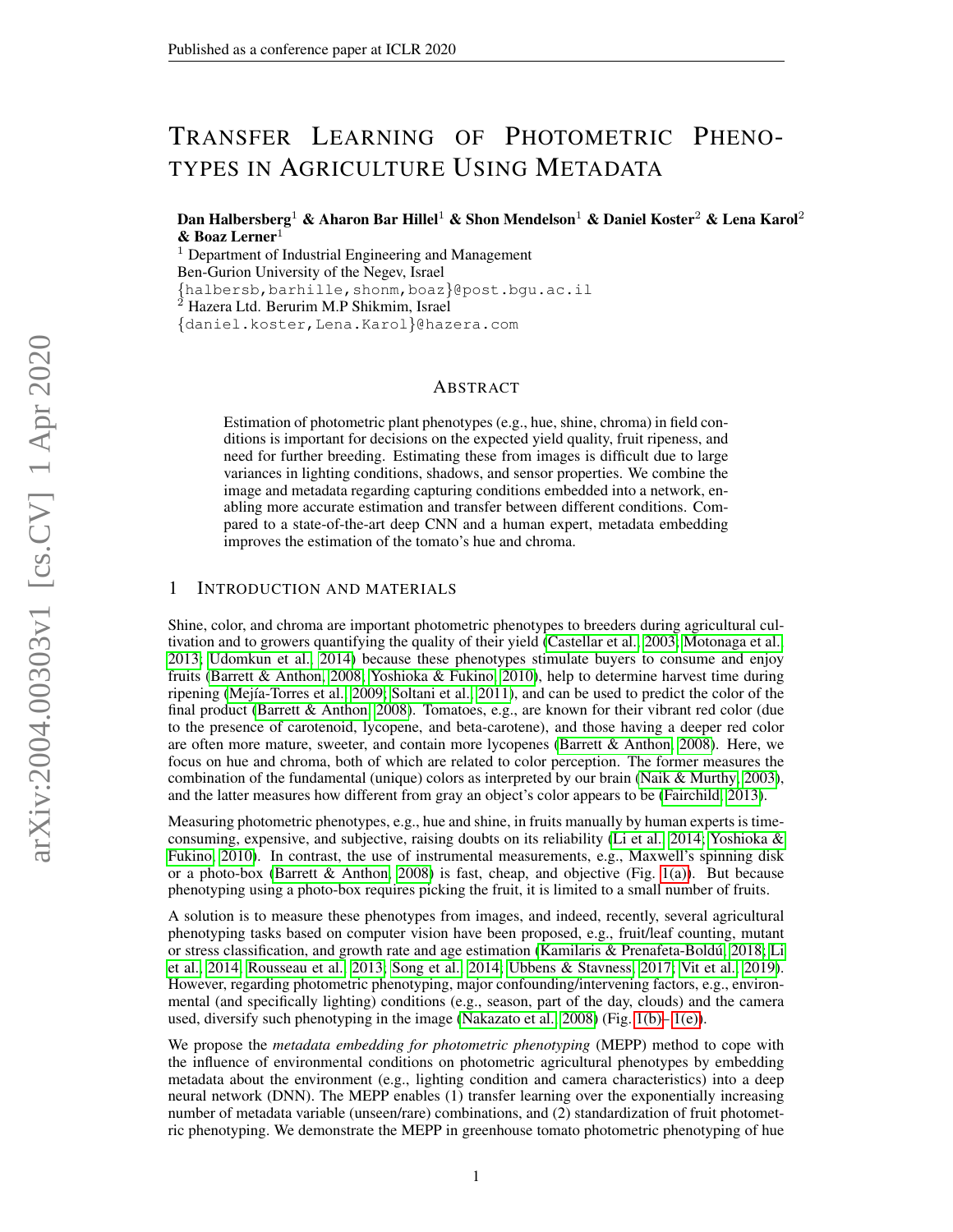and chroma. Our contribution is threefold: (1) a metadata-image combined DNN architecture, (2) a method to measure photometric phenotypes from images which allows transfer learning between environmental conditions, and (3) demonstration of photometric phenotyping of tomato hue and chroma in agricultural images that is superior to a state-of-the-art DNN and the human expert.

We used a dataset collected in a tomato greenhouse of a global leader in the seed industry consisting of  $\approx$  820 images of  $\approx$  200 tomatoes. Each tomato was photographed on the same date in the morning, noon, and afternoon, using high- and low-resolution cameras (attached to each other to maintain the same acquisition conditions), and in direct sun and in shadow (most tomatoes could not be photographed in all conditions). Along the experiment, we kept fixed the cameras' angles and exposure of the high resolution camera (that of the low resolution camera did not support that). The lighting condition was measured for each image using a light sensor (PixelSensor $T<sup>M</sup>$ ) that was positioned on one of the cameras. After completing the experiment, and on the same day, the tomatoes were harvested and evaluated by a breeder expert and, independently, their hue and chroma were measured using a photo-box. Overall, each of the 820 single-object tomato images had photobox-based labels for hue and chroma and was associated with the metadata variables: (1) *Camera* (high/low resolution), (2) *Part of Day* (morning/noon/afternoon), (3) *Light sensor* (a continuous value), (4) *Direct sun/shadow*, and (5) *Plant type* (regular/cherry).

## 2 THE PROPOSED MEPP ARCHITECTURE

Our proposed MEPP architecture to predict photometric phenotypes embeds metadata into a DNN, and thereby allows photometric phenotype prediction based on both image measurements and knowledge about the capture/environmental conditions. Embedding promotes transfer learning by which, although the number of metadata variable combinations increases exponentially with the number of variables, the MEPP can predict even for a combination unseen before.

Our proposed MEPP architecture is shown in Fig. [2\(](#page-2-0)a). We used the Inception V3 [\(Szegedy et al.,](#page-5-4) [2016\)](#page-5-4) after replacing its top layer (with 1,000 neurons for ImageNet) with a dense representation layer of 200 neurons [a]. Each metadata variable is fed into an embedding weight matrix [b] after it was one-hot encoded [c]. The output of each matrix is a vector [d] of 40/60 neurons depending on the original variable cardinality. Vectors for all metadata variables and the 200 (dense layer) neurons are then concatenated [e] before being fully connected into another dense layer of 256 neurons [f]. The network output is either a single neuron, when the network regresses on a single continuous photometric phenotype, or multiple neurons, when the network solves a multiclass or multitarget classification task. In the latter task, the model minimizes the loss of all targets simultaneously.

The metadata variables are not directly connected to the network, but through embedding matrices [b] with each transforming the variable low dimensional representation into a high one. This provides approximately the same dimension to the representations based on the metadata and topless Inception before the concatenation stage [e]. Each embedding network [g] consists of two fully connected layers. The first layer is responsible for the dimension transformation, and the second promotes non-linearity. For example, to transform a meta variable of dimension  $a$  to size  $b$  (which is approximately the dense layer dimension, 200, divided by the number of meta variables), the embedding weight matrix will be of size  $a \times b$ . Finally, we use log-loss (cross-entropy) and  $l_2$  loss functions for discrete and continuous photometric phenotypes, respectively.

<span id="page-1-2"></span><span id="page-1-1"></span><span id="page-1-0"></span>

Figure 1: (a) Expert-grower estimation vs. photo-box hue values for  $\approx 200$  tomatoes reveal only 0.56 correlation. Images of the same tomato taken by the same camera on the same day at noon (b) and in the morning (c), and images of the same tomato taken on the same day and hour by two different cameras (d) and (e).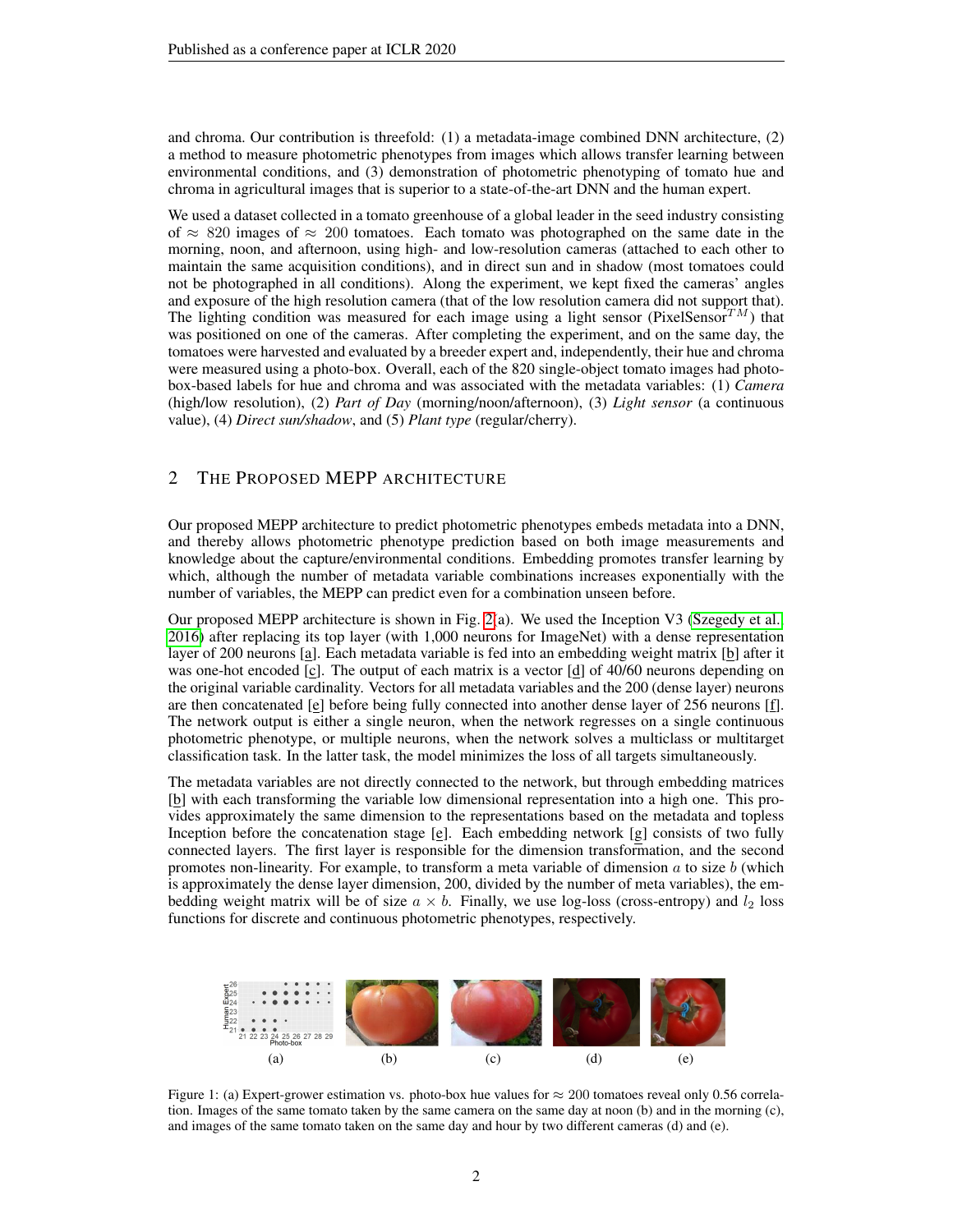<span id="page-2-2"></span><span id="page-2-0"></span>

<span id="page-2-3"></span>Figure 2: (a) MEPP architecture. (b) Learning curves for the MEPP (solid line) and regular DNN (dashed line) in hue prediction, measured by accuracy (multiclass classification) and MAE (regression). (c) Feature importance for hue ranges from best (green) to worst (red) according to each performance measure (see Section [4\)](#page-2-1).

## 3 EVALUATION

First, we randomly split the dataset into training (80%) and test (20%) tomatoes. We split based on tomatoes and not images in order to avoid the situation in which images of the same tomato (taken, e.g., by different cameras or in different parts of the day) exist in both the training and test sets, soliciting the DNNs to learn other than the tomato photometric properties. Second, although our two target variables, hue and chroma, are continuous, their physical ranges are limited in our data, 22–31 and 37–52, respectively, and thus, in addition to consider regression, we discretized each target variable to three equal-width bins and considered also multi (three-) class classification.

To demonstrate the advantage of the MEPP, we conducted a series of experiments that compare it to an Inception V3 DNN that does not use image metadata. Four models were built for the two target variables used in regression and (multiclass) classification, and a fifth model was built for multi (two-) target classification for the simultaneous classification of hue and chroma. In the latter model, the output layer is a concatenation of both targets, e.g., for simultaneous classification of a tomato to the second hue state  $([0,1,0])$  and first chroma state  $([1,0,0])$ , the concatenated output is  $\{0,1,0,1,0,0\}$ . The motivation for the multitarget (not to confuse with multilabel classification, a special case of multitarget [\(Read et al., 2016\)](#page-4-12)) is to utilize the dependency between the two target variables in order to predict them simultaneously.

Training of both DNNs used 200 epochs and a batch size of 20 (both were selected experimentally). Evaluation under regression is using the mean absolute error  $(MAE)$ , i.e., the L1 loss, which gives a good sense of how far the predictions are from the true value [\(Leon et al., 2006\)](#page-4-13), and that under classification is using the accuracy (ACC) and F1 measures (precision and recall computation for F1 is of a class versus the other two classes, averaged over all classes). In each experiment, we used 10 data permutations and report on the average results.

## <span id="page-2-1"></span>4 RESULTS

Table [1](#page-3-0) summarizes classification results for the hue (H) and chroma (C) phenotypes as multiclass (3 classes) and multitarget (6 classes) functions of the regular DNN and MEPP with respect to accuracy (ACC), F1, and lifts (the ratios between the MEPP and regular DNN) for these performance measures. The table also provides results for a Naïve (baseline) classifier that assigns all samples to the majority class, and since this class is represented in probabilities of  $49.7\%$  (H) and  $74.3\%$  (C), this approach is accurate in these probabilities. In addition, Table [1](#page-3-0) shows the performance of an expert breeder (Human) for the hue phenotype (human experts are not trained to percept chroma). This performance is evaluated by comparing the breeder decision on "color" to that measured by the photo-box, which provides the true label in our experiments (both decisions are one of nine levels). Table [1](#page-3-0) revels that: (1) the MEPP is always superior to the regular DNN regardless of the phenotype measured, target function, and performance measure (this is reflected in the always positive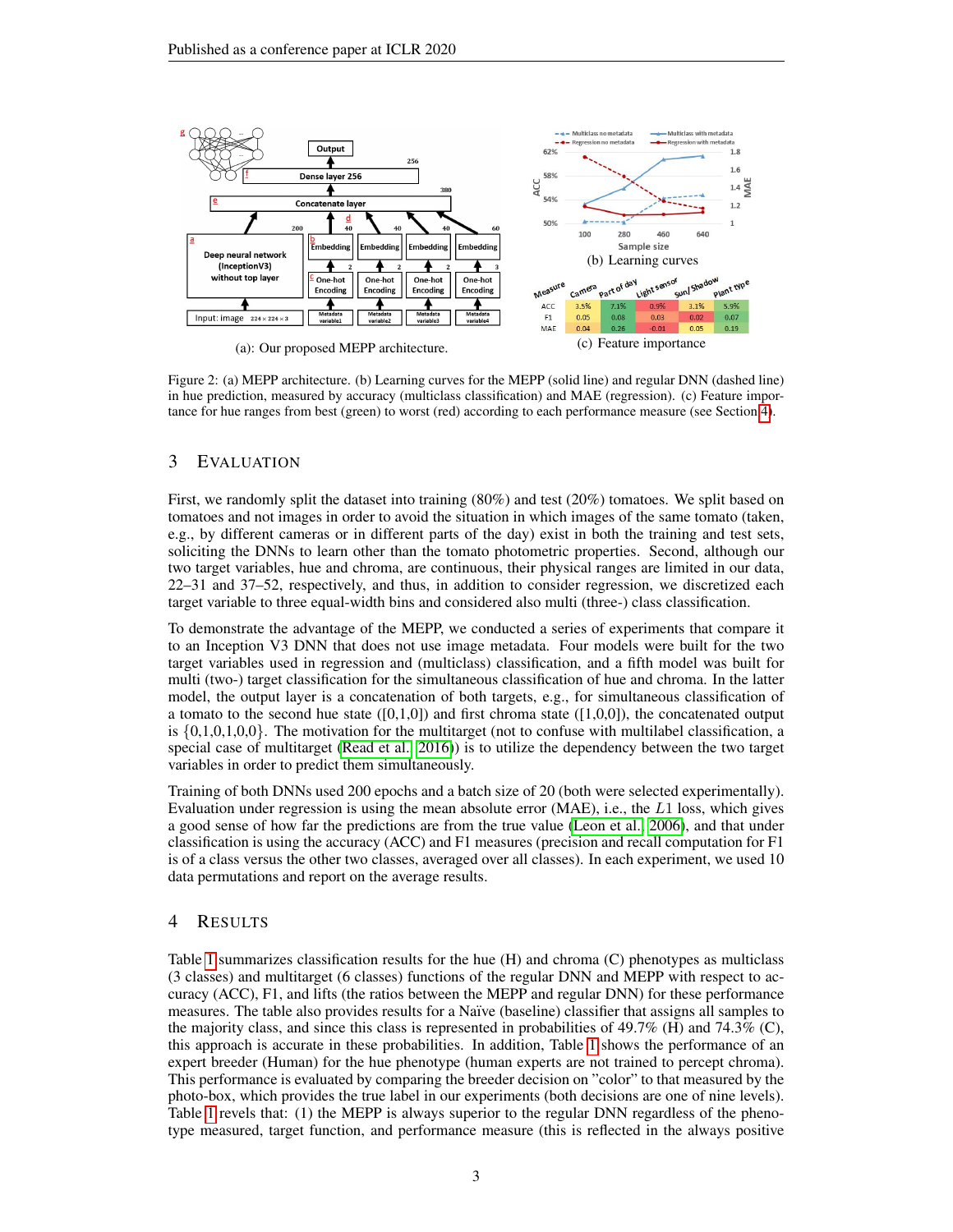$\text{ACC}(\%)$  F1 Multiclass Multitarget Multitarget Naïve Human Multiclass Multitarget Human Multiclass Multitarget Human DNN MEPP Lift DNN MEPP Lift Human H 54.7 59.5 8.8 55.4 61.3 10.6 49.7 55.4 0.38 0.44 15.8 0.39 0.49 25.6 0.38  $C$  75.1 77.5 3.2 73.8 78.0 5.7 74.3 - 0.43 0.51 18.6 0.45 0.52 15.6 -

<span id="page-3-0"></span>Table 1: The MEPP and regular DNN performances for the multiclass and multitarget hue (H) and chroma (C) phenotype representations. A bold value indicates the highest value of a measure for a phenotype.

lifts). This superiority is especially vivid regarding F1, which reflects also the specific advantage of MEPP with respect to classification of the minor (hue/chroma) classes. A non-parametric Wilcoxson signed rank test (Demšar, 2006) with a 0.05 confidence level shows that the differences in  $F1$  between the DNN architectures regarding hue and chroma are statistically significant; 2) the MEPP is always superior to the human expert and the naive approach regardless of the phenotype measured, target function, and performance measure. A non-parametric Wilcoxson signed rank test shows this superiority is statistically significant with respect to hue and F1; and (3) while for the regular DNN, the performances achieved for the multitarget function are not always better than those for the multiclass, the MEPP multitarget performance outperforms that for multiclass, indicating better exploitation of the metadata by the MEPP when phenotyping is cast as a multitarget problem.

Regarding regression, the MEPP was superior to the regular DNN for both hue (MAE of 1.07 vs. 1.42) and chroma (MAE of 1.12 vs. 1.47), whereas the human-expert error for hue was 1.20 (and unspecified for chroma, again, because it cannot be measured by humans).

Then we checked learning curves for multiclass classification and regression to examine differences with respect to speed of learning and sensitivity to the sample size between the two DNN architectures, with and without metadata. We fixed the test set (180 images), and sampled (from the remaining 640 tomato images) training sets of 100, 280, 460, and 640 images. For each training set, we trained the MEPP and regular DNNs to predict hue and chroma and tested them on the same test set of 180 tomato images. Fig. [2\(b\)](#page-2-2) shows that for hue, as the (training) sample size increases, the MAE decreases and the ACC increases. Interestingly, the ultimate MEPP MAE value is achieved already for a small sample size and is almost insensitive to the sample size, whereas, while the regular DNN deviates for small sample sizes, it makes lower deviations as the size increases, until, for a relatively large sample, the two architectures are almost similar. That is, regarding regression, the use of metadata in hue phenotyping is advantageous especially for samples that are not large. With respect to multiclass classification accuracy, both the MEPP and regular DNN architectures improve performance with the sample size, where the advantage of the former over the latter is kept almost fixed for all sizes.

Finally, to measure the importance of each metadata variable, we exercised an ablation study, i.e., the performance was calculated where metadata variables are alternately removed. The variable, once removed, yielded the highest increase in accuracy/F1 or the highest decrease in MAE was the most important according to this measure. Fig.  $2(c)$  shows the hue importance map with the impact of each missing metadata variable on the multiclass classification accuracy and F1 (upper two rows) and regression MAE (lower row). The value in each cell is the reduction (ACC/F1) or increase (MAE) compared to the baseline model that uses all the metadata variables. For example, 3.5% for Camera and ACC in Fig. [2\(c\)](#page-2-3) stands for a 3.5% reduction in accuracy when removing the "Camera" metadata variable. We can see that the results are consistent, i.e., the importance order of the variables remains the same for the three performance measures, and Part of the day and Plant type are the most important features in classifying hue in the images (although not shown, the chroma had a similar ranking).

### 5 SUMMARY AND FUTURE WORK

In this paper, we demonstrated that metadata embedded into a DNN improves agricultural image photometric phenotyping. Currently, this task is accomplished by human experts or in a laboratory using a dedicated photo-box that requires picking the measured fruits. To the best of our knowledge, this is the first attempt to estimate agricultural photometric phenotypes based on field-condition images. Our MEPP DNN architecture outperformed its (Inception V3) counterpart DNN and the human expert in predicting two photometric phenotypes of tomatoes. Another advantage of our proposed method is that MEPP can use metadata collected automatically and effortlessly, e.g., using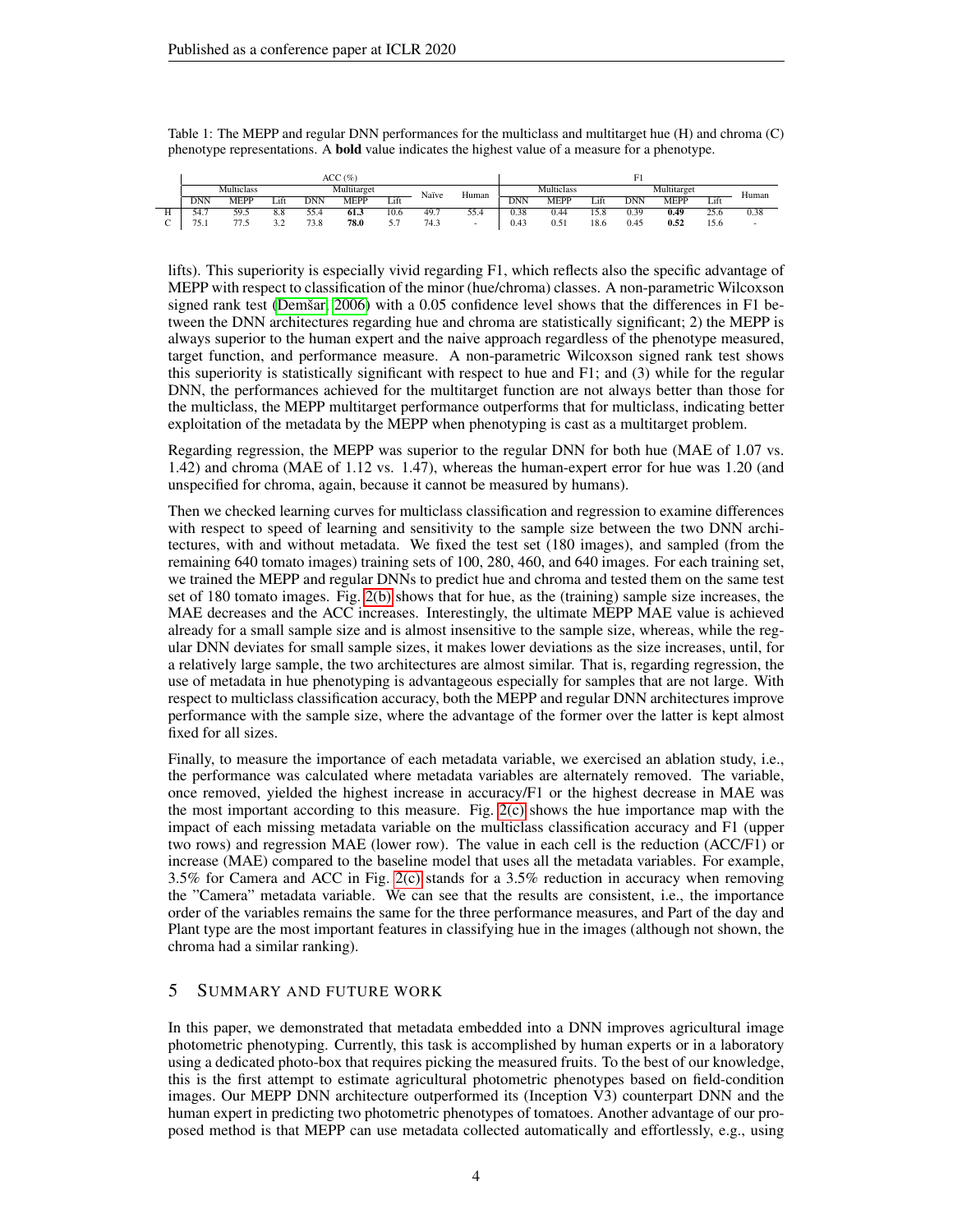a camera's built-in clock, open-source weather datasets, and light sensors mounted on the camera indicating on the season, day, time of the day, and cloud coverage (some or all of them), all affecting photometric phenotyping. Future research should concentrate on expanding the experiments to other crops in which photometric phenotypes are important, extending the study to additional photometric phenotypes, and developing methods to automatically extract environmental conditions, e.g., whether a fruit is in direct sun or shadow using dedicated detectors.

#### 6 ACKNOWLEDGMENT

This work was supported by the Israel Innovation Authority through the Phenomics MAGNET Consortium.

#### **REFERENCES**

<span id="page-4-2"></span>D.M. Barrett and G.E. Anthon. *Color quality of tomato products*. ACS Publications, 2008.

- <span id="page-4-0"></span>R. Castellar, J.M. Obón, M. Alacid, and J.A. Fernández-López. Color properties and stability of betacyanins from opuntia fruits. *Journal of Agricultural and Food Chemistry*, 51(9):2772–2776, 2003.
- <span id="page-4-14"></span>J. Demšar. Statistical comparisons of classifiers over multiple data sets. *Journal of Machine Learning Research*, 7:1–30, 2006.
- <span id="page-4-6"></span>M.D. Fairchild. *Color appearance models*. John Wiley & Sons, 2013.
- <span id="page-4-8"></span>A. Kamilaris and F.X. Prenafeta-Boldú. Deep learning in agriculture: A survey. Computers and *Electronics in Agriculture*, 147:70–90, 2018.
- <span id="page-4-13"></span>K. Leon, D. Mery, F. Pedreschi, and J. Leon. Color measurement in L\*a\*b\* units from RGB digital images. *Food Research International*, 39(10):1084–1091, 2006.
- <span id="page-4-7"></span>L. Li, Q. Zhang, and D. Huang. A review of imaging techniques for plant phenotyping. *Sensors*, 14 (11):20078–20111, 2014.
- <span id="page-4-3"></span>S. Mejía-Torres, M. Vega-García, J. Valverde-Juárez, J. López-Valenzuela, and J. Caro-Corrales. Effect of wax application on the quality, lycopene content and chilling injury of tomato fruit. *Journal of Food Quality*, 32(6):735–746, 2009.
- <span id="page-4-1"></span>Y. Motonaga, K. Nedu, T. Suzuki, K. Kobayashi, and Y. Saito. Fruit color analysis for defining the color evaluation standard of grape'Shine Muscat'. *Culture*, 15:327, 2013.
- <span id="page-4-5"></span>S.K. Naik and C.A. Murthy. Hue-preserving color image enhancement without gamut problem. *IEEE Transactions on Image Processing*, 12(12):1591–1598, 2003.
- <span id="page-4-11"></span>T. Nakazato, M. Bogonovich, and L.C. Moyle. Environmental factors predict adaptive phenotypic differentiation within and between two wild Andean tomatoes. *Evolution: International Journal of Organic Evolution*, 62(4):774–792, 2008.
- <span id="page-4-12"></span>J. Read, P. Reutemann, B. Pfahringer, and G. Holmes. Meka: a multi-label/multi-target extension to weka. *The Journal of Machine Learning Research*, 17(1):667–671, 2016.
- <span id="page-4-9"></span>C. Rousseau, E. Belin, E. Bove, D. Rousseau, F. Fabre, R. Berruyer, J. Guillaumes, C. Manceau, ` M.A. Jacques, and T. Boureau. High throughput quantitative phenotyping of plant resistance using chlorophyll fluorescence image analysis. *Plant methods*, 9(1):17, 2013.
- <span id="page-4-4"></span>M. Soltani, R. Alimardani, M. Omid, and I. Karaj. Changes in physico-mechanical properties of banana fruit during ripening treatment. *Journal of American Science*, 7(5):14–19, 2011.
- <span id="page-4-10"></span>Y. Song, C.A. Glasbey, G.W. Horgan, G. Polder, J.A. Dieleman, and G. Van der Heijden. Automatic fruit recognition and counting from multiple images. *Biosystems Engineering*, 118:203–215, 2014.